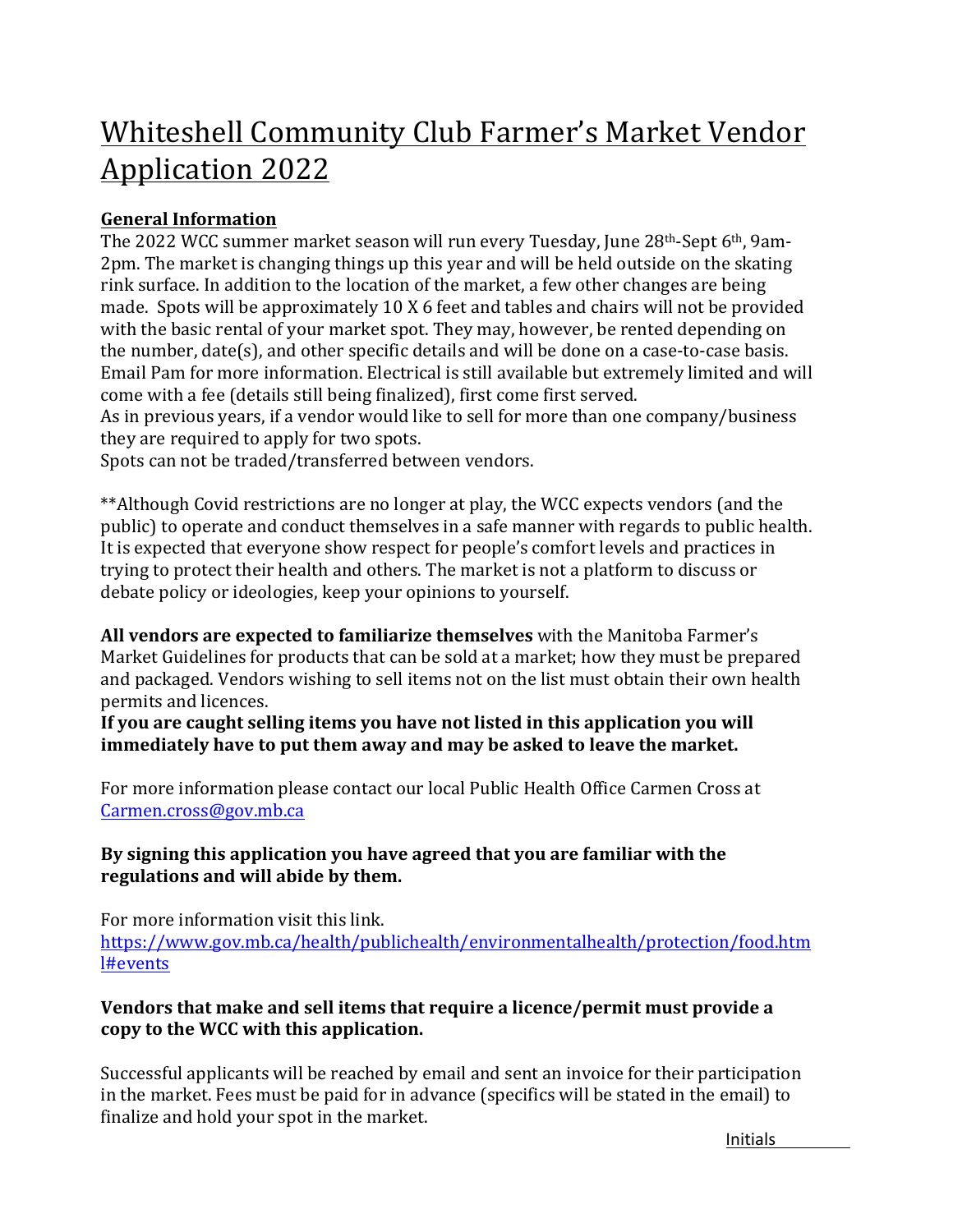#### **Application/Vendor Information**

Business Name/ Description:

Contact Person:

Phone #:

Email:

Items for sale:

#### Vendor attendance options:

Full season: The cost for a full season spot, (12 weeks) is \$200. **Full season vendors are expected to be present for all 12 weeks**. Absences may have you expelled from the market or fined. Market management reserves the right to make executive decisions on this matter on a case-to-case basis.

**Applying for a full season spot will not be available after June 1<sup>st</sup> 2022. After which,** vendors will have to pay weekly prices even if they wish to attend the market for the whole summer.

Current club members will receive a \$25 discount.

Weekly: The cost for a weekly spot is \$20. You must submit your application 3 weeks before and an approved applicant must ensure payment is **received** by management 1 week before the date you wish to attend.

Current club members will receive a \$5 discount/weekly spot. Please select dates you would like to attend:

June 28 July  $5 \t12 \t19 \t26$ Aug 2 9 16 23 30 Sept 6

Do you require power (fee is applicable)?

Is there a private food licence submitted with this application?

Additional comments (are you a club member?):